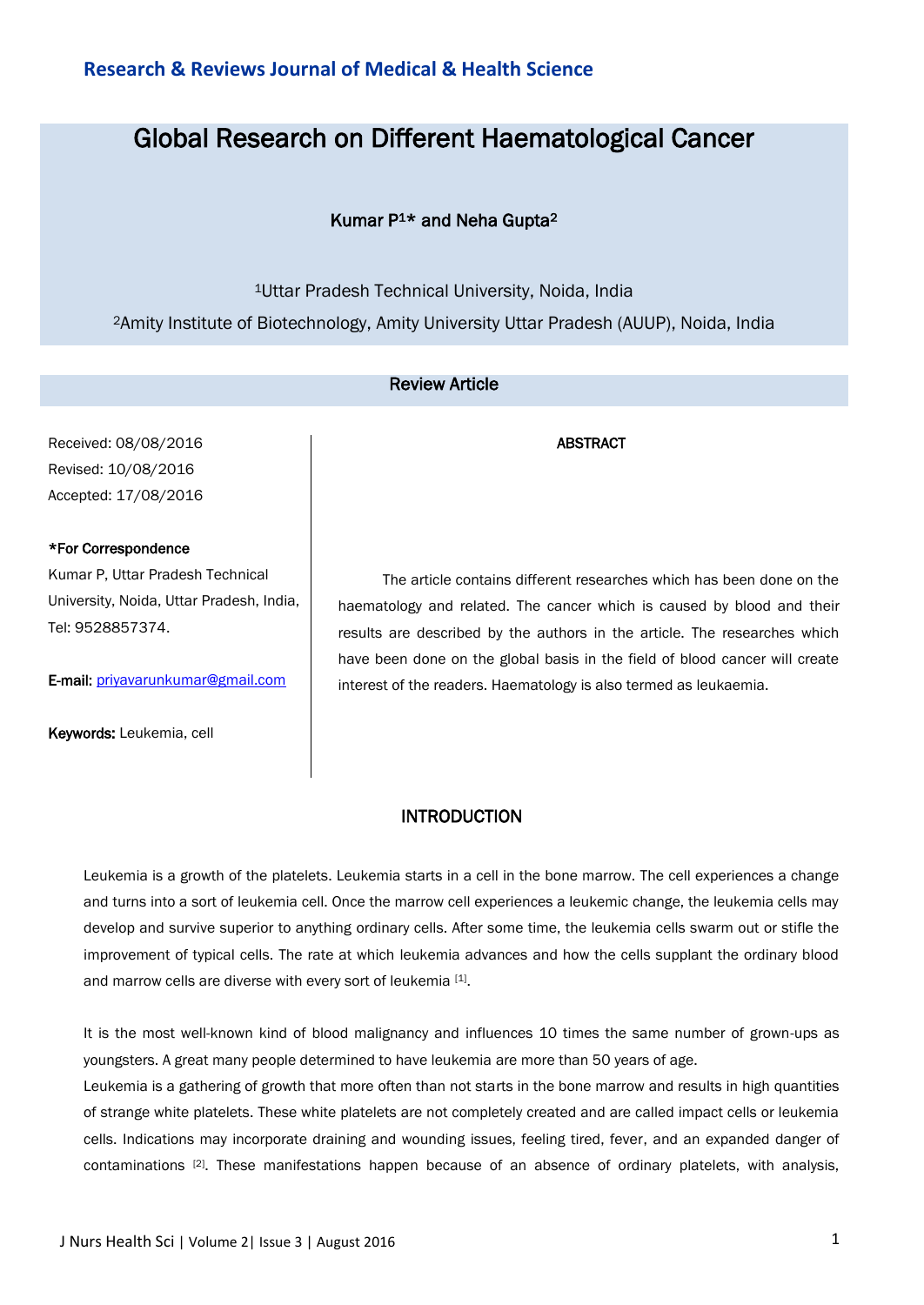regularly, made by blood tests or bone marrow biopsy. The accurate reason for leukemia is obscure. Various types of leukemia are accepted to have diverse causes. Both acquired and natural (non-inherited) components are accepted to be included.

#### LITERATURE REVIEW ON DIFFERENT CANCER TYPES

Interminable myeloid leukemia (CML) is myeloproliferative clonal neoplasm with pluripotent hematopoietic foundational microorganism starting point. BCR-ABL combination quality results from an adjusted complementary translocation between BCR (Breakpoint group district) and ABL (Abelson) qualities is the fundamental finding in CML. Transposition of ABL proto-oncogene from chromosome 9 to BCR on chromosome 22 is either at chromosome level [Philadelphia (Ph) chromosome t(9;22)(q34;q11)] or secretive at quality level. BCR-ABL encodes an unregulated, cytoplasm-focused on tyrosine kinase, prompting uninhibited cell multiplication. CML is a triphasic malady, ceaseless stage (CP), quickened stage (AP), and impact stage (BP) [3]. Most patients are asymptomatic and analyzed in CP; most patients will advance to quickly deadly BP inside 3–5 years if untreated.

Second era TKIs have demonstrated viability as first line treatment of constant stage unending myeloid leukemia, with predominance in accomplishing CCyR and MMR over imatinib treatment and with lower rates of movement to quickened and impact stage when contrasted with envision. Dasatnib is the main TKI answered to cross the blood mind hindrance. We report an instance of segregated CNS impact emergency in an incessant stage CML understanding who accomplished CHR and MMR while on essential dasatinib treatment. An instance of a youthful male with perpetual stage CML who regardless of accomplishing an astounding reaction to dasatinib treatment, created detached CNS impact emergency despite the fact that this tyrosine kinase inhibitor is the one and only answered to cross the blood cerebrum boundary [4,5].

PBL is an uncommon bone danger initially portrayed in 1928 by Oberling as a reticulum cell sarcoma took after by a case arrangement of 17 cases by Parker and Jackson. It represents 7% of every bone tumor. It is described by the expansion of dangerous lymphoid cells inside bone. Patients can give single or numerous bony sores, with or without provincial lymph hub contribution; yet to be named an essential bone tumor, there can't be any additional nodal injuries or supraregional lymph hub association.

PBL is most regularly recognized inside long bones, with the femur being the most influenced bone general [3-5]. It can show in any age bunch, with most cases displaying in more seasoned grown-ups. There is a male transcendence, with a few reports taking note of up to a 1.5:1 proportion.

The most widely recognized side effect is torment without injury, which can be connected with swelling and a discernable mass in a few patients. The nearness of B manifestations, a finding as a rule seen in systemic lymphomas, is not normal in PBL. Pathologic breaks and spinal string pressure are uncommon in PBL and are more connected with systemic lymphoma with auxiliary bone inclusion. Histologic discoveries show different sorts of lymphoma, the most well-known being diffuse vast B-cell lymphoma [6].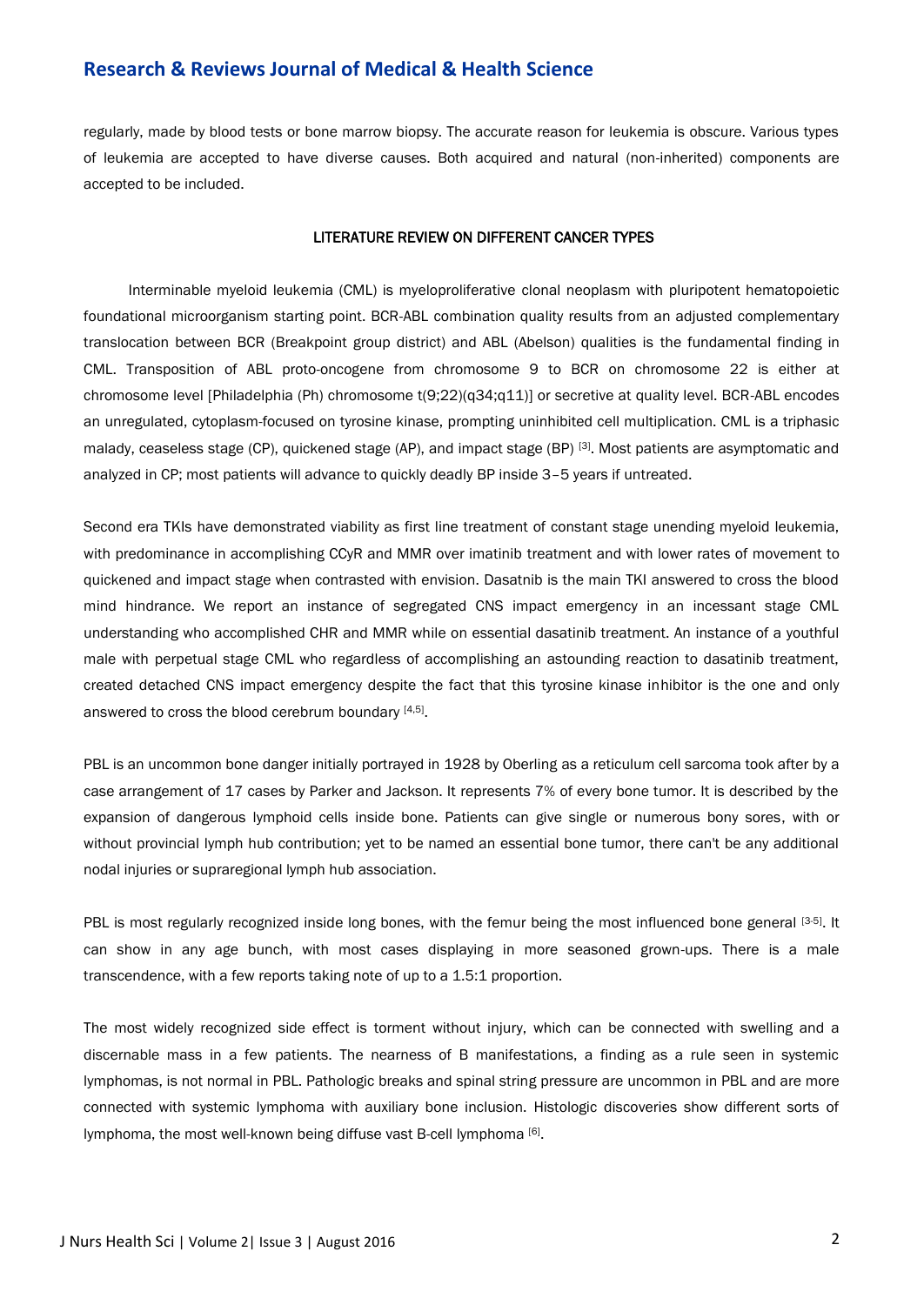Beneficiaries of hematopoietic immature microorganism transplantation (HSCT) have a high danger of creating viral respiratory tract contaminations (RTI). The postponement in recuperation of lymphocytes, specifically T-lymphocytes [1,2] and the need for immunosuppressive meds to constrict intense union versus host response, raise the danger of creating RTI amid the initial 100 days after HSCT [7]. Relentless decreases in wind current in patients after HSCT have been appeared for normal respiratory infections (CRV) [3]. Also, RTI including the lower respiratory tract are connected with a generous mortality.

The rate of viral pneumonia in patients with affirmed viral RTI ranges somewhere around 7 and 44%  $[4-6]$ . A multifocus European study reported a flu related mortality of 6.3% in HSCT patients amid the flu A pandemic in 2009 [7]. A regular top can be seen in winter and spring [8]. Other CRV diseases, e.g. parainfluenza and respiratory syncytial infection (RSV), likewise crest occasionally. Preventive systems and fast diagnostics are consequently vital, particularly amid these regular tops [8].

Auxiliary Myelodysplastic Syndrome (MDS) is known not connected with an effect of various negative elements including ionizing radiation of various sources (word related, medicinal, unintentional and so on [9]. The danger of MDS relies on upon size of the ingested radiation measurement. A review accomplice investigation of nuclear bomb survivors [10] uncovered 151 patients with MDS in the Nagasaki University Atomic-Bomb Disease Institute companion and 47 patients with MDS in the Radiation Effects Research Foundation Life Span Study partner. The MDS hazard existed in nuclear bomb survivors from 40 to 60 years after the radiation presentation and demonstrated a noteworthy direct reaction to introduction dosage level (p<0.001) with an ERR of 4.3 for every Gy (95% CI: 1.6 to 9.5; p<0.001). The frequency of MDS among the ChNPP mishap tidy up laborers had a tendency to surpass a separate worth among populace of Ukraine inspected at the same time frame  $(4.58$  versus  $3.70\%$  [4]. Observing of the partner of intense radiation disorder (ARS) survivors in the post-incidental time of the Chernobyl mischance at the National Research Center for Radiation Medicine (NRCRM) was performed following 1986 [5]. Three instances of MDS were analyzed whereupon among the ARS patients. This case report therefore recommends a conceivable connection amongst light and improvement of MDS in ARS patients after the Chornobyl and permits considering these cases as the optional MDS [11-13].

Ceaseless lymphocytic leukemia (CLL) is a lymphoproliferative infection portrayed by a dynamic amassing of CD19+/CD5+/CD23+ B cells in the blood, bone marrow and lymphatic tissues. The levels of surface immunoglobulins (Ig) and the outflow of CD20 and CD79b are distinctively low when contrasted and typical B cells. Leukemic cells are confined to the declaration of either k or  $\lambda$  immunoglobulin light chains. CLL is the most widely recognized leukemia in western nation, with an expected occurrence of 3-5 cases/100,000/year. The middle age at determination is 72 years; be that as it may, right around 10% of subjects has less than 55 years at ailment onset [15]. The determination of CLL is built up by the accompanying the IWCLL-2008 criteria [14]: i) the nearness in the fringe blood of ≥ 5,000 monoclonal B lymphocytes/μl for no less than 3 months with under 55% of prolymphocytes; ii) the clonality of coursing B lymphocytes as surveyed by stream cytometry; iii) the average immunophenotype and iv) the components of leukemia cells found in the blood smear which are little, develop lymphocytes with a limited outskirt of cytoplasm and a thick core lacking nucleoli and with mostly amassed chromatin. The clinical heterogeneity describing CLL, with survival time extending from months to decades mirrors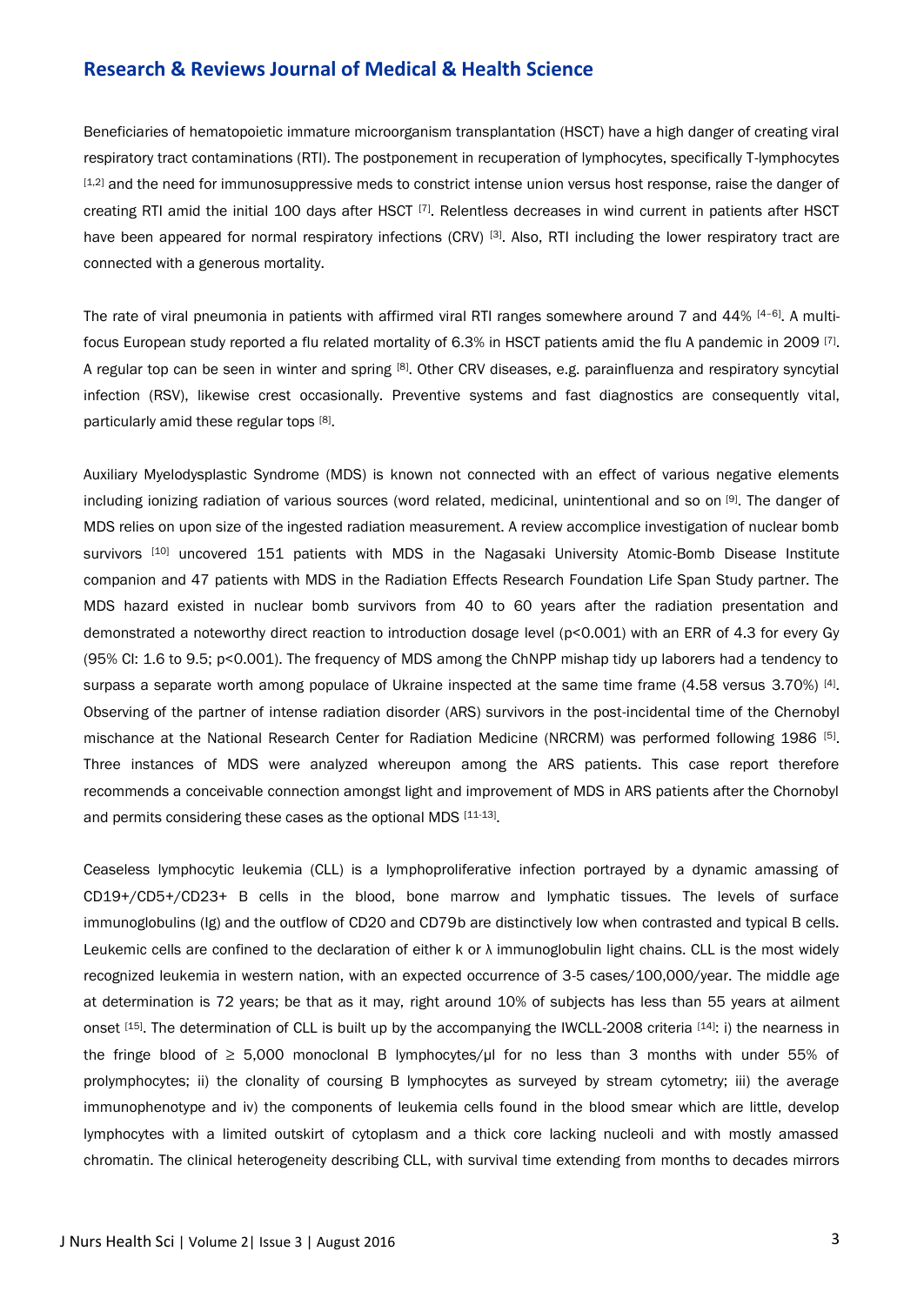the natural differing qualities of the malady [16]. Looks into on the atomic pathogenesis of CLL permitted the distinguishing proof of contrasts in morphology, immunophenotype, particular chromosomal variations from the norm, abnormalities in the B-cell receptor (BCR) flagging and transformations of malignancy related qualities [17-20]. This organic heterogeneity mirrors the wide range of clinical practices of the infection, going from patients with a moderate collection of leukemic cells to subjects with quickly expanding lymph hubs. Clinical markers incorporate clinical stage frameworks (Rai and Binet), lymphocyte multiplying time (LDT) and abnormal amounts of serum markers as LDH, beta-2 microglobulin and thymidine kinase have been utilized to anticipated tumor weight and movement  $[21-23]$ . Anyway, the cut off of these markers is the powerlessness to give survival and treatment reactions.

Acute lymphoblastic leukemia (ALL) is an uncommon ailment with a general rate of 1.4/100,000 people for every year in the United States [24]. Roughly 85-90% of grown-up patients with ALL accomplish a complete abatement (CR) with current affectation chemotherapy regimens <sup>[25]</sup>. With enhanced administration methodologies, including better hazard stratification and advanced helpful devices, for example, pediatric-based chemotherapeutic regimens, focused on treatments, for example, tyrosine kinase inhibitors (TKIs) and allogeneic hematopoietic undifferentiated organism transplantation (allo-HSCT), general survival rates of 40-half in grown-up ALL patients are conceivable [26].

Regardless of these enhancements, no less than 33% of patients with standard-chance ALL and 66% with highchance ALL experience a backslide <sup>[27]</sup>. In patients encountering backslides, general survival is much poorer, with just 7% surviving 5 years [28]. Survival was appeared to be fundamentally better when allo-HSCT was performed after first backslide in CR contrasted with later CR or with distinguishable leukemia (56  $\pm$  7% versus 39  $\pm$  11% versus 20  $\pm$  5%, separately, for three-year survival)  $^{[29,30]}$ . A portion of the prognostic variables for enhanced results after allo-HSCT are accomplishing CR, shorter time to CR accomplishment, lower number of past medicines, and having less comorbidity at the season of allo-HSCT [31]. The most vital objective of a successful rescue regimen is instigating CR with insignificant lethality to permit patients to continue with allo-HSCT.

Intense lymphoblastic leukemia (ALL) is a hematological threat described by an uncontrolled multiplication of lymphoblasts. In spite of the fact that it influences all age bunches, it is the most continuous type of adolescence malignancies [32]. Assessed quantities of new instances of ALL in the United States in 2016 is 6,590 and out of which anticipated passings are 1,430 [33]. In India, the lymphoid leukemias are relied upon to be 18,449 by the year 2020 [34]. In spite of the fact that the reasons for ALL are obscure, antagonistic quality environment collaborations are liable to be required in the danger of building up ALL [35]. Leukemia generally emerges as an aftereffect of DNA translocations, distinctive sorts of transformations in qualities managing platelet advancement or homeostasis [36,37] and folate lack [38,39].

Folate pathway has two parts, for example, methylation responses and nucleotide union. Polymorphisms in qualities required in methylation pathway were not found to impact the danger of ALL in Indian populace [40]. In this manner, investigating the variations in DNA blend pathway proteins, for example, dihydrofolate reductase (DHFR) and thymidylate synthase (TYMS) may give bits of knowledge into the weakness to ALL.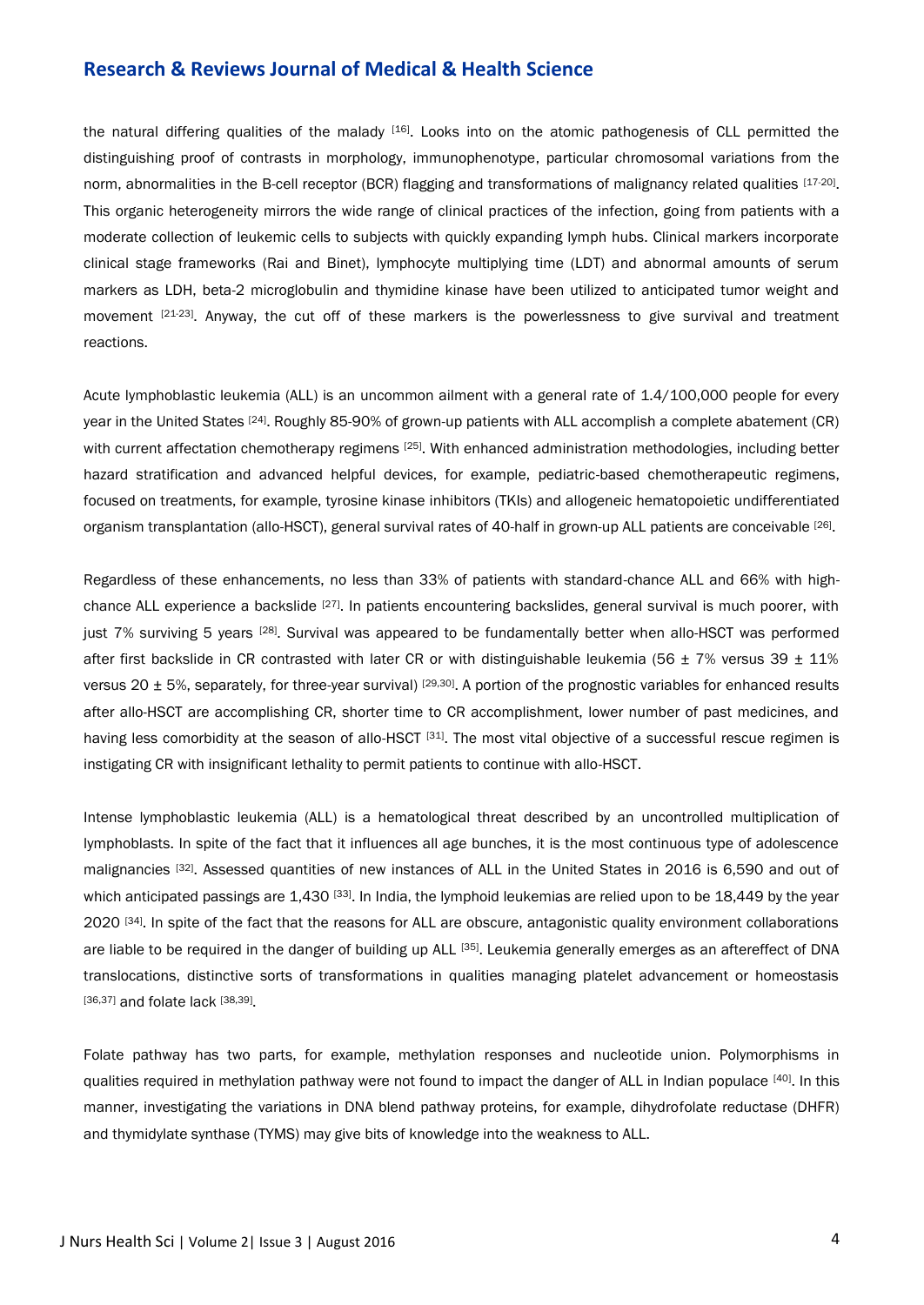Dihydrofolate reductase (DHFR) is a pivotal catalyst in the folate pathway which changes over dihydrofolicacid (DHF) to tetrahydrofolic corrosive (THF). THF is key for the amalgamation of amino acids and nucleic acids, required for cell development and expansion. Debilitation of folate pathway results, in an uncontrolled expansion of cells prompting different diseases [41]. DHFR quality is situated on chromosome 5 and has seven transcripts. The significant transcript of DHFR quality was found to have different transformations, for example, three stop picked up variations, twenty missense variations, seven graft locale variations, eleven synonymous variations, two coding arrangement variations, ninety-one 5' prime UTR variations, seventy three 3' prime UTR variations, 1211 intron variations, 232 upstream quality variations and 210 downstream quality variations. Among these, non-synonymous SNPs and SNP in the administrative area, assume a noteworthy part in quality capacity and are frequently answered to assume a part in the improvement of infections in people [42-45].

Immunosuppression is enormously required in tumor escape from resistant reconnaissance in intense myeloid leukemia (AML) patients. Being an immunosuppressive atom, CD200 is upregulated in some hematological malignancies. CD200 likewise speaks to a free prognostic variable in AML. In the present study, we surveyed the impact of CD200 expression level in AML cases by stream cytometry on common executioner (NK) cell action and assess its prognostic ramifications. In this study it was accounted for that CD200high patients demonstrated a diminishment in the recurrence of initiated NK cells (CD56dim) contrasted and CD200low patients. Survival investigation demonstrated that the patients with CD200High expression had altogether shorter OS (middle, year and a half) than the patients with CD200Low expression (middle, 25 months) (P= 0.0188) with risk proportion of 0.4860 (95%CI: 0.2261–1.0447). Interferon-γ level was profoundly communicated in AML cases with CD200low when contrasted with CD200high (P>0.0001<sup>\*</sup>). For the most part, our discoveries recommend that CD200 overexpression smothers NK cell antitumor reaction in AML patients and consequently expanded danger backslide in AML patients [46-48].

CD200 is a trans-film cell surface glycoprotein having a place with the sort I immunoglobulin superfamily [49]. It is identified with the B7 group of co-stimulatory receptors, with two extracellular spaces, a solitary transmembrane area and cytoplasmic tail without sign theme [50-52]. Articulation of CD200 is ordinarily found in some populace of T and B lymphocytes, neurons and endothelial cells. The outflow of CD200R1 which is the receptor for CD200 is much of the time confined to monocyte/macrophage genealogy and certain populace of T cells prompted cytokine profiles from Th1 to T-administrative cells [53]. Immunosuppression through engagement with CD200R, a cell surface receptor is communicated on leukocyte of myeloid ancestry involving macrophages, pole cells, dendritic cells, basophils and T-cell populace [54].

In a few human diseases, CD200 expression and capacity has been accounted for before [55] and its appearance in intense myeloid leukemia (AML) was accounted for by Tonk et al [56] as there is overexpression in CD200 in hematological malignancies incorporating AML and in strong tumors. What's more overexpression of CD200 in AML is a poor prognostic pointer, since the outflow of this protein is a typical character of malignancy immature microorganisms and it is firmly identified with the advancement of the tumors [57]. In any case, the outflow of CD200 and immunosuppression has a critical part in the movement of the malady. Undifferentiated organisms and other basic tissues are shielded from insusceptible harm by CD200 that has a focal part in resistant resilience [58].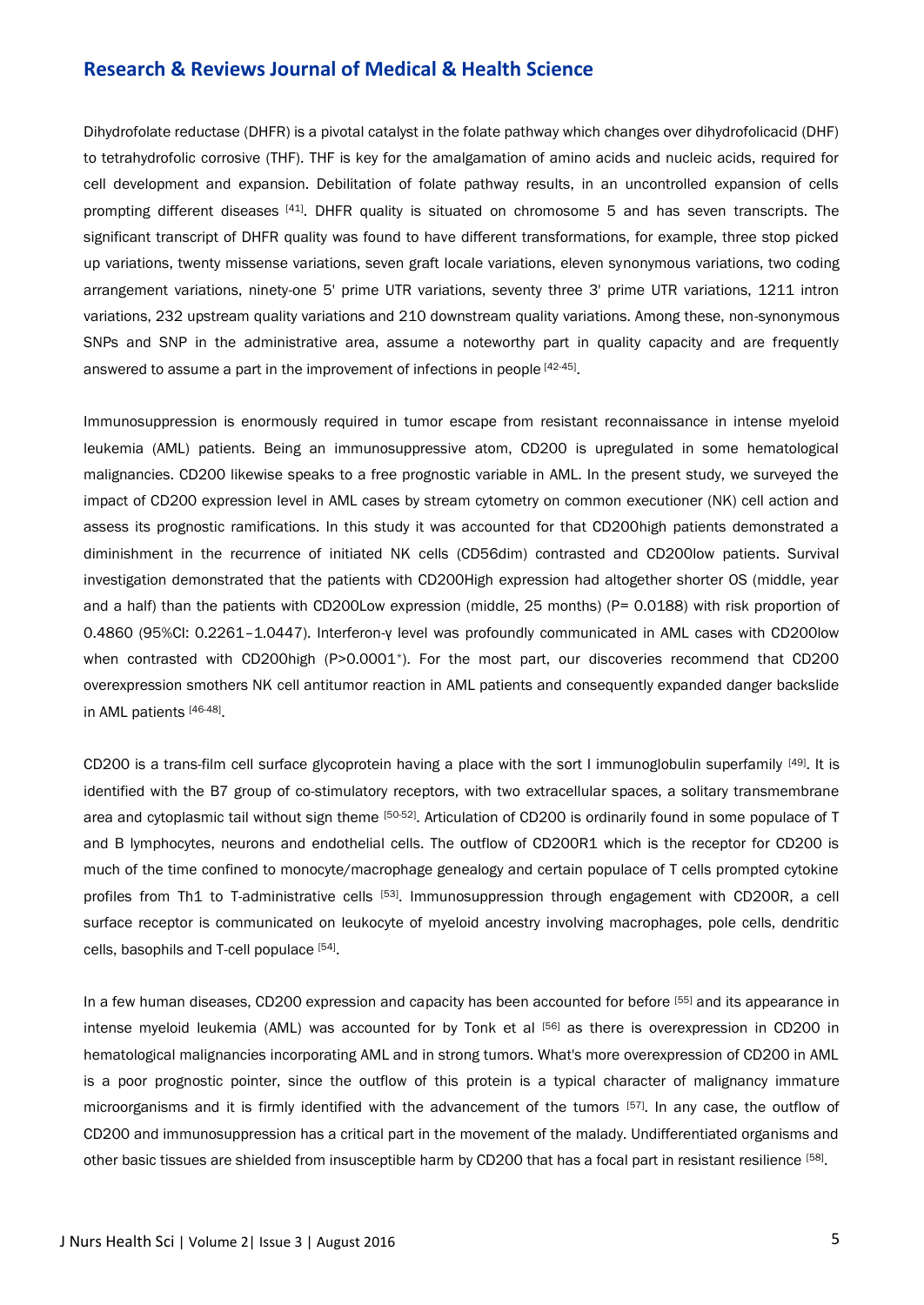Perpetual myeloid leukemia (CML) is portrayed by the Philadelphia chromosome (Ph) coming about because of an adjusted translocation somewhere around 9 and 22 t(9;22)(q34;q11.2). Because of this adjustment, the breakpoint group area (BCR) quality at position 22q11.2 is compared to the C-Abelson (ABL1) quality at 9q34 bringing about the BCR-ABL1 combination quality, encoding dynamic tyrosine kinase. The ID of Ph chromosome is imperative for finding and treatment reason [59].

There are 5-10% of CML cases noted to have variation Ph translocations and these discoveries have been accounted for since past 20-25 years [60-65]. Basic variations are cases that included chromosome 22 with a chromosome other than 9, and a Complex Variant Translocations (CVTS) chromosome other than 22 or 9 have been accounted for to go about as third chromosome [66].

The components of the era of the variation translocations are not completely saw; a few creators have proposed 2 distinct systems: a 1-stage instrument in which chromosome breakage happens all the while on 3 or 4 unique chromosomes in 3 way or 4-way translocation, separately and a 2-stage system including 2 successive translocation in which a standard t (9;22) translocation is trailed by a second translocation including expansion chromosomes [67] .

Histiocytic necrotizing lymphadenitis, the alleged Kikuchi-Fujimoto sickness, was initially depicted in 1972 by two autonomous Japanese pathologists, Kikuchi and Fujimoto <sup>[68-70]</sup> is an uncommon illness influencing basically young ladies. The displaying manifestations are high fever and difficult cervical adenopathy, with obsessive discoveries of histiocytic necrotizing lymphadenitis <sup>[71]</sup>. A few creators have reported cases with lymphadenopathy in an atypical area and such cases are hard to separate from harmful lymphoma [72-76]. A biopsy is important to touch base at a last histological finding. In patients giving cervical adenopathy, the differential determination can be expansive. Here, we display the instance of a young lady with KFD and audit the noteworthy components of this disorder.

There are different neurologic indications of Multiple Myeloma (MM) seen either at presentation or as an inconvenience of different against myeloma operators regulated throughout the malady. These neurologic entanglements may once in a while be trying to analyze and treat. Fringe sensory system is all the more regularly influenced and fringe neuropathy is the most well-known type of neurologic intricacies found in MM. Here we report a man of his word with MM on customary renal substitution treatment created serious myoclonus 3 days status post autologous undeveloped cell (ASCT) [77]. Other than MM, he had Hypertension and Diabetes Mellitus as to his renal disappointment. He was likewise experiencing neuropathy for which gabapentin was initiated.

Neurologic appearances of plasma cell issue essentially include fringe sensory system, with fringe neuropathy being the dominating structure. Spinal string pressure, leptomemingeal contribution, intracranial plasmacytomas, and cranial paralyses incited by electrolyte and metabolic confusions are among other neurological signs of MM [1]. Also hostile to myeloma treatment should prompt development and/or compounding of the current neuropathy. The subtype, rate and reversibility of medication related over the various operator used to treat MM. We report here a patient with MM who created myoclonus after high measurements melphalan and autologous immature microorganism transplantation.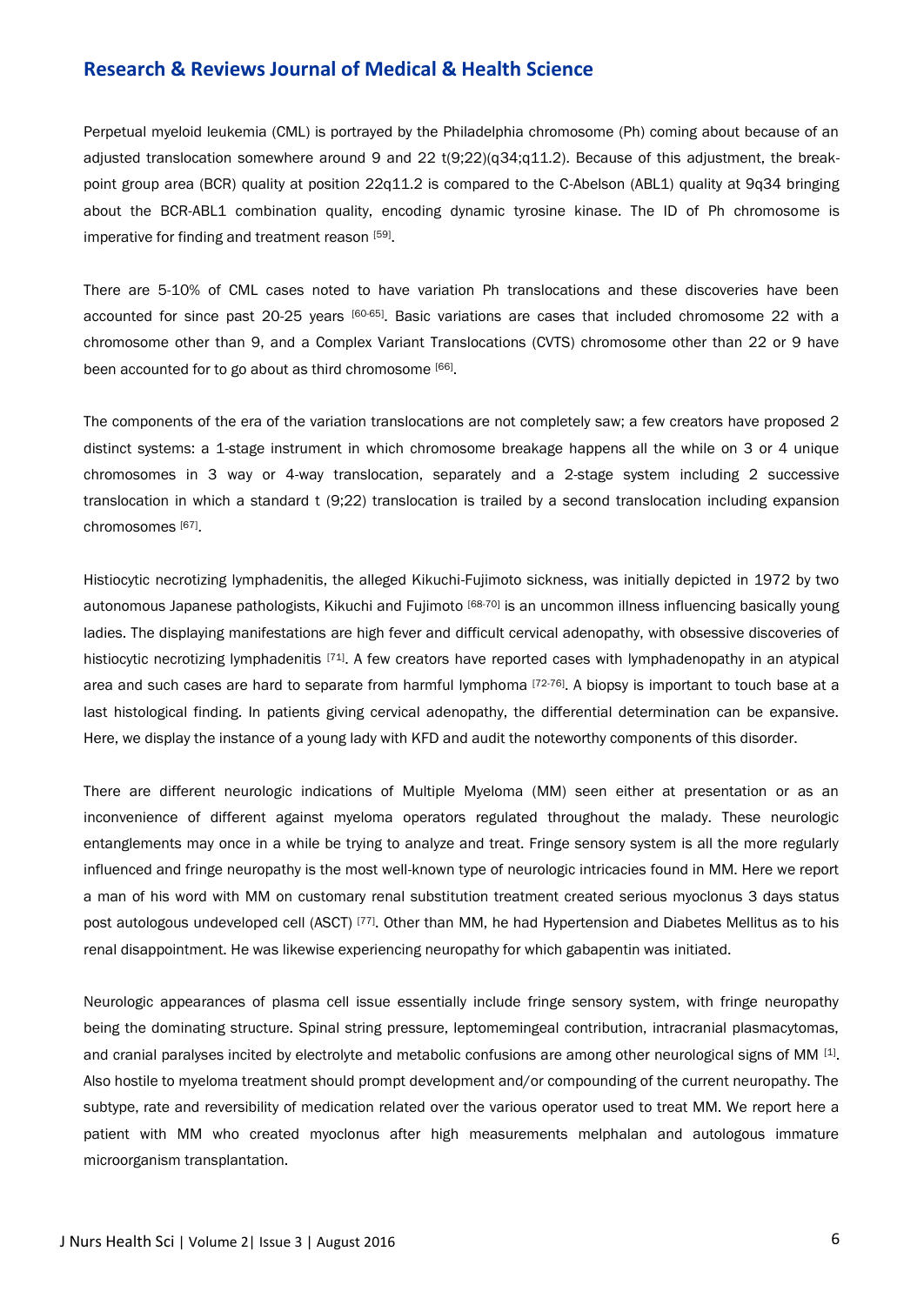Liu et al. [1] assessed vitamin D level and exhaustion in intense leukemia patients experiencing chemotherapy. Forty one patients with intense leukemia (AL) experiencing chemotherapy were selected and 30 patients were tentatively analyzed the relationship between 25(OH) vitamin D and weariness. Vitamin D levels were measured and patients with subnormal (<32 ng/ml) were supplemented with 25(OH) vitamin D. Spearman Correlation Coefficients and Wilcoxon rank whole test were utilized for the examination. Vitamin D lack and inadequacy in AL patients are like the overall public. There was no huge relationship (P>0.05) between vitamin D level and exhaustion in the study. Consequently, Vitamin D supplementation may no enhance weariness in intense leukemia patients experiencing chemotherapy with vitamin D insufficiency. Be that as it may, Larger specimens ought to be further analyzed the impact of vitamin D supplementation on exhaustion in growth patients with vitamin D insufficiency.

Systemic contagious contaminations are expanding internationally in patients with immunespression disorders, for example, malignancy and human immunodeficiency infection (HIV/AIDS) and even in those getting different viral treatments and chemotherapies [78]. In spite of the fact that the sickness weights of parasitic contaminations are possibly high, they are not really considered as real general wellbeing issues both clinically and in writing and at the worldwide wellbeing stage contrasted with jungle fever, tuberculosis and some ignored tropical maladies [3,4]. In Cameroon and most Sub Saharan Africa nations, parasitic contaminations are progressively contending on the size of pioneering diseases connected with poor insusceptibility, for example, with HIV/AIDS [2,5,6]. Restricted or no studies in Africa that has examined co contamination of systemic organisms and tumor exist, particularly in patients with leukemia. The capability of dessert of deft systemic contamination in leukemia patients may thwart compelling treatment of leukemia with chemotherapy.

Monoclonal gammopathies (MG) are a heterogeneous gathering of ailments going from asymptomatic patients to those with extreme clinical disintegration.

Wellbeing related personal satisfaction (HRQoL) is progressively utilized as an optional end-point in clinical trials, specifically, in numerous myeloma (MM) - related studies. In any case, a few issues block a summed up use. Initially, the confirmation accessible is still rare; besides, a few shortcomings and irregularities in examination and presentation are watched [1]. Second, institutionalization for information gathering, investigation and reporting is inadequate. Third, a globally accepted survey ought to be utilized.

The European Organization for Research and Treatment of Cancer Quality of Life Questionnaire (EORTC QLQC30) <sup>[79]</sup> is a 30-thing self-administrated survey, with one-week review period, including five useful scales (physical, part, passionate, social, and intellectual working), three manifestation scales (weakness, sickness/retching and torment) and a worldwide wellbeing status/personal satisfaction scale. This is a standout amongst the most generally utilized patient-reported result measures as a part of oncology clinical trials and practice. As of late, the QLQ-C30 has exhibited unwavering quality and legitimacy in MM patients. Its inward dependability has been as of late called attention to [3] for most areas except for psychological working. The QLQ-C30 is viewed as a dependable instrument and may consequently be utilized to help basic leadership forms in clinical trials and in clinical practice.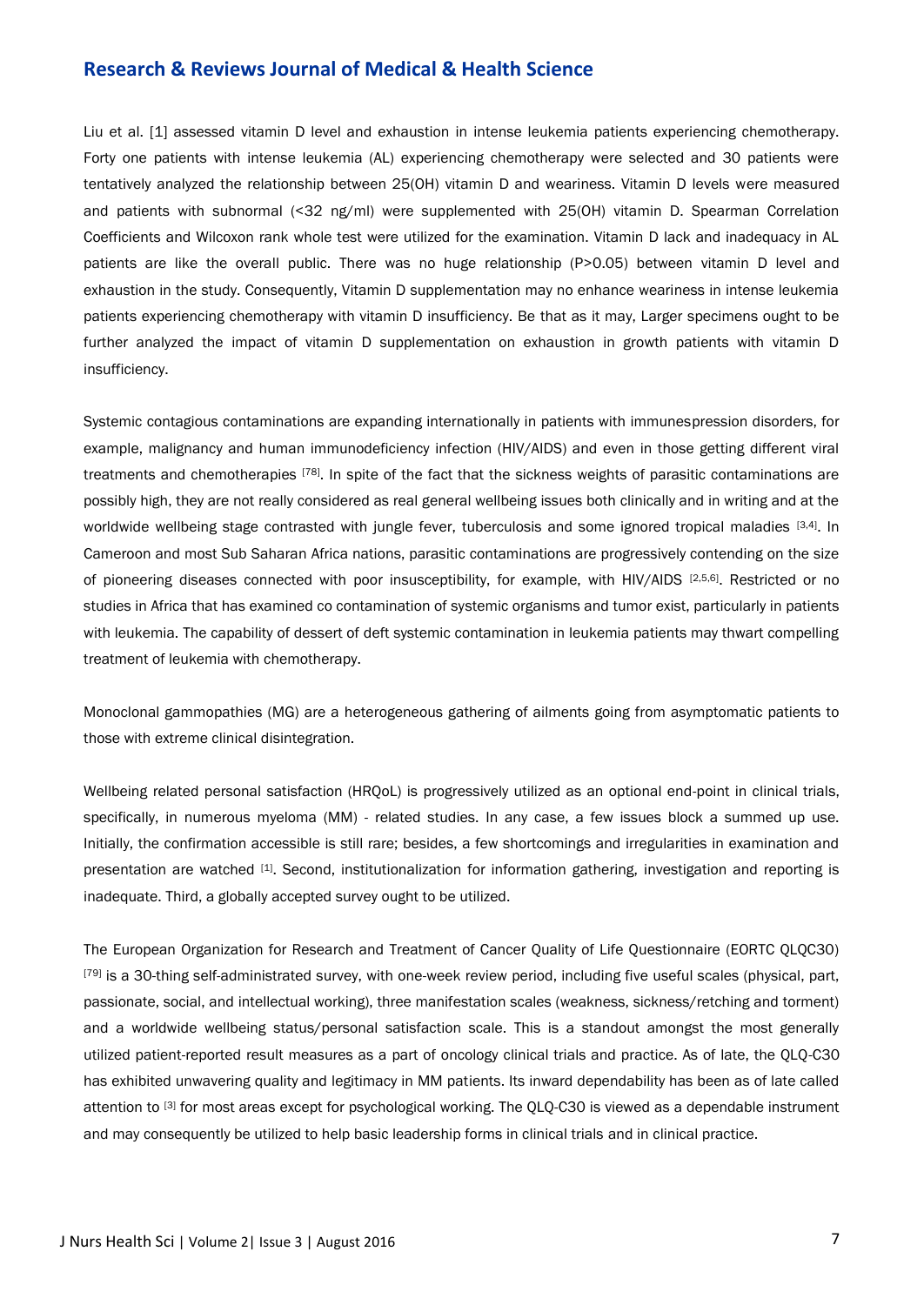Essential cutaneous lymphomas (PCL) are a heterogeneous gathering of additional nodal non-Hodgkin lymphomas characterized as threatening tumor got from B, T or characteristic executioner cells. Essential cutaneous follicle focus lymphoma (PCFCL), speaks to the most well-known sort of essential cutaneous B-Cell Lymphomas. Essential cutaneous lymphomas (PCL) are a heterogeneous gathering of additional nodal non-Hodgkin lymphomas characterized as threatening tumor got from B, T or common executioner cells. PLC present signs just in the skin without including other areas right now of determination [1]. PCL speak to the second most regular extranodal lymphoma area after essential gastrointestinal lymphoma [2]. Around 25% of PCL are sorting B-Cell Lymphomas. As indicated by the most recent order these are separated into 3 bunches (WHO - EORTC): Primary cutaneous follicle focus lymphoma (PCFCL), essential cutaneous minimal zone lymphoma (PCMZL) and essential cutaneous diffuse huge B-cell lymphoma, leg sort (PCDLBCL, LT) [3,4]. We show the instance of three female patients going to our administration.

Hemophagocytic lymphohistiocytosis (HLH) analyzed over the span of intense myeloid leukemia (AML) is by and large activated by treatment-impelled diseases. AML-prompted HLH is an extremely uncommon circumstance for which no analytic or helpful rules are accessible. We report the event of HLH in an AML5 post-transplant backslide. For our situation, the non-appearance of discernible pathogen and the parallel advancement amongst HLH and leukemia load proposed an immediate connection amongst AML and HLH. We recommend that the indicative of AML-related HLH ought to be instantly considered before unexplained fever, cytopenia, liver brokenness or neurological side effects as restorative mediation is earnest in this life-undermining circumstance.

Hemophagocytic lymphohistiocytosis (HLH) is an uncommon and much of the time lethal ailment. Essential HLH are familial disarranges because of a scope of hereditary changes influencing perforin qualities. Auxiliary HLH happen over the span of contaminations or malignancies, especially in lymphoma patients including T-cell, NK-cell, diffuse huge B-cell lymphoma and Hodgkin lymphoma. Be that as it may, leukemia speaks to just 6% of malignancy related HLH [1]. In intense leukemia patients, HLH is activated much of the time by contamination because of bacterial, viral or parasitic pathogens <sup>[76]</sup>. We report here an instance of HLH because of intense myeloid leukemia (AML) backslide.

The Human T-cell Leukemia Virus sort 1 (HTLV-1) is the etiological operator of Adult T-cell Leukemia Lymphoma (ATLL), an uncommon and forceful T-cell harm. The transmission of the infection happens sexually or by IV drug misuse, however the most effective method for viral transmission is through bosom nourishing from a tainted mother to her child [1,2]. This is on the grounds that the bosom epithelial cells control a physiological enlistment of lymphoid and myeloid cells from the dissemination into the milk, while discharging nutritive atoms, anti-microbial substances, development variables, provocative cytokines, and chemokines [3]. Subsequently, bosom milk permits contact between lymphoid cells which elevates cell to cell transmission of the infection, a more effective way of infection spread when contrasted with free molecule disease [4,5]. However, for obscure reasons, just a couple percent of contaminated people create ATLL after a long stretch of dormancy [6]. As of now, there is no real way to foresee which contaminated patients will create ATLL, and there is no viable treatment for those entering the intense period of the infection. Of note, it is still not known whether the joining of the proviral DNA into particular loci in the human genome has a part in ATLL advancement [7]. Also, the idea of the monoclonal malady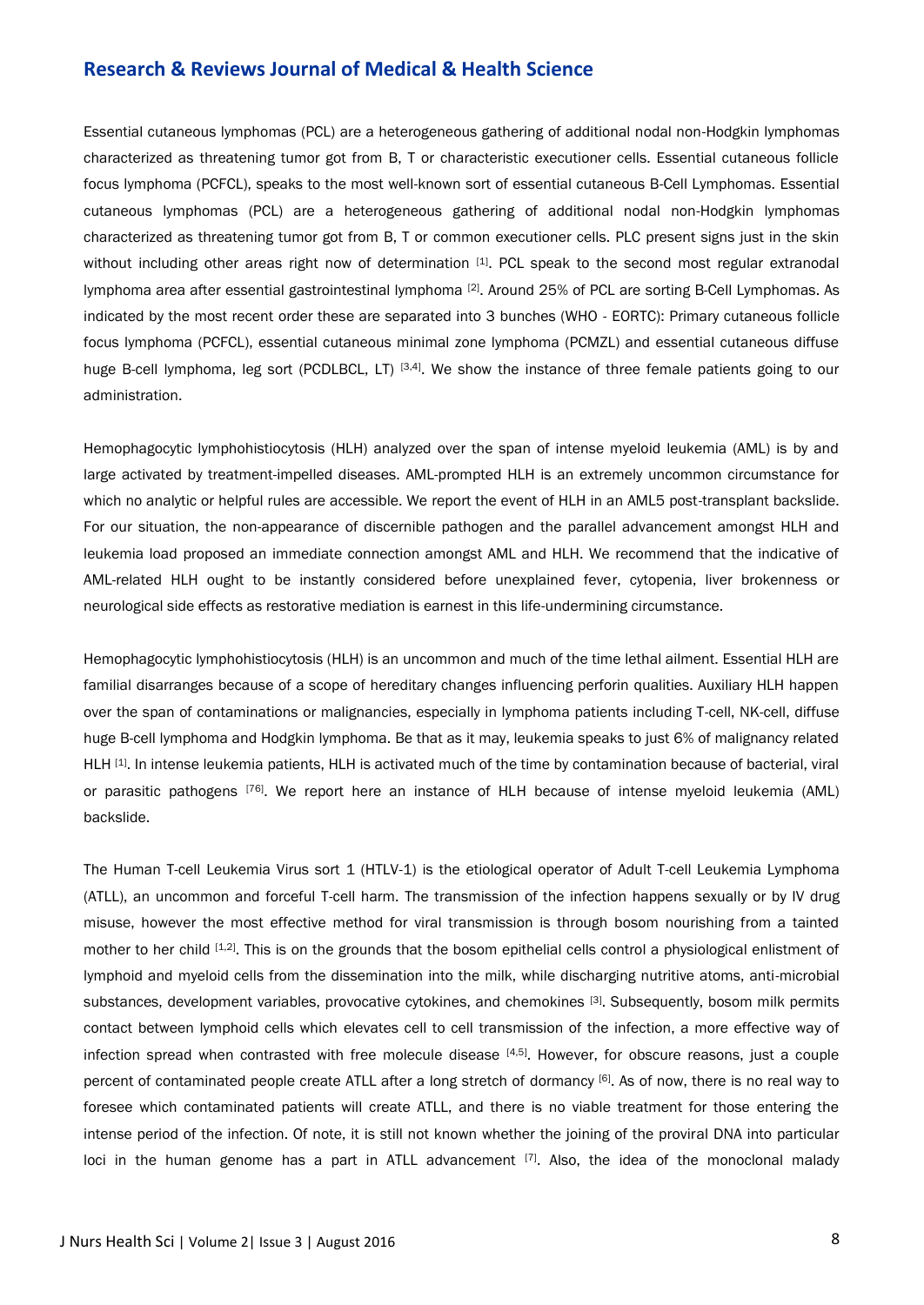improvement has as of late been bantered as an aftereffect of profound sequencing results, which demonstrated that various clones can develop amid movement of the infection [8]. It is likewise not comprehended why ATLL grows just in CD4+ T-cells, while the infection is available in all lymphoid and myeloid forebears, including hematopoietic foundational microorganisms (HSC) [9,10]. Nonetheless, information acquired from HTLV-1 contaminated acculturated mouse (HIS) exhibited that high recurrence of HTLV-1 disease was found in the twofold positive T-cells amid lymphogenesis recommending that lymphoid forebears constitute the corner of HTLV-1 contamination. The other contaminated cells either speak to the dormant supplies of the infection or need properties to bolster the procedure of change [11-14]. Since HTLV-1 contamination has developed components that initiate CD4+ T-cells and disable the safe CTL reaction, the result of the sickness to a great extent relies on upon two enemy figures, the proviral load and the proficiency of the insusceptible reaction against the tainted cells [6,15]. Initiation of multiplication and hindrance of tumor silencers are likewise two noteworthy signs of oncogenic occasions happening amid the long stretch of idle disease. In any case, the gathering of hereditary imperfections is accepted to be a main impetus for change [77-80]. How and when these hereditary imperfections aggregate is still under extraordinary examination.

Hodgkin lymphoma (HL) is a B-cell lymphoma that happens in the lymph hubs (transcendently those in the cervical district) and is described by the nearness of few growth cells, as a rule speaking to 0.1 to 10% of the aggregate number of cells in the tissue. HL is isolated in great Hodgkin Lymphoma (cHL) which is further subdivided by histology, being the nodular sclerosis, blended cellularity, lymphocyte-rich and lymphocyte-exhausted subtypes; and in instances of nodular lymphocyte-dominating HL [81-86].

HL is a standout amongst the most widely recognized sorts oflymphoma with a yearly frequency of 5:100.000 people all inclusive and 3:100.000 people in the western world [87-90]. Regardless of its occurrence, HL mortality is low, with a cure rate of roughly 80% <sup>[2,4]</sup>. Right now, the standard treatment for HL is a chemotherapy plan comprising of Adriblastin, Bleomycin, Vinblastine and Dacarbazine (ABVD), related or not with radiotherapy. This blend has been utilized for more than 20 years and has high effectiveness and a low lethality profile [91].

Kidney harm in non-Hodgkin lymphoma/leukemia (NHL/CLL) and lymphoplasmacytic lymphomas (LPCL) are created by a few systems: tumor mass restriction; clonal cell extension; hormones, cytokines and development components emission; metabolic, electrolyte and coagulation unsettling influences; statement of paraproteins and treatment difficulties. Side effects of kidney harm may command and even block plain NHL/CLL or LPCL and just renal pathology discoveries provide the insight into the finding. We expected to assess clinical presentation and pathology of kidney harm in patients with NHL/CLL or LPCL. Utilizing electronic database and intentionally outlined graph, we scanned information for 158 patients with lymphoproliferative issue (LPD) and pathology demonstrated kidney sores. Patients with various myeloma, Hodgkin's lymphoma, Castleman infection, "essential" AL amyloidosis and "essential" light chain statement sickness were rejected from further investigation. Study bunch comprised of 24 patients, 14 (58.3%) male and 10 (41.7%) female, middle age 67 (17;76) years. 16 patients (66.6%) were determined to have NHL/CLL, 7 patients (29.1%) with Waldenström's Macroglobulinemia (WM) and 1 (4.1%) with Franklin's ailment (FD). 10 (41.7%) of patients gave nephrotic disorder (NS), 17 (70.8%)–with hindered kidney capacity and 6 (25.2%) with both NS and renal brokenness. By pathology glomerulonephritis (GN) was found in 11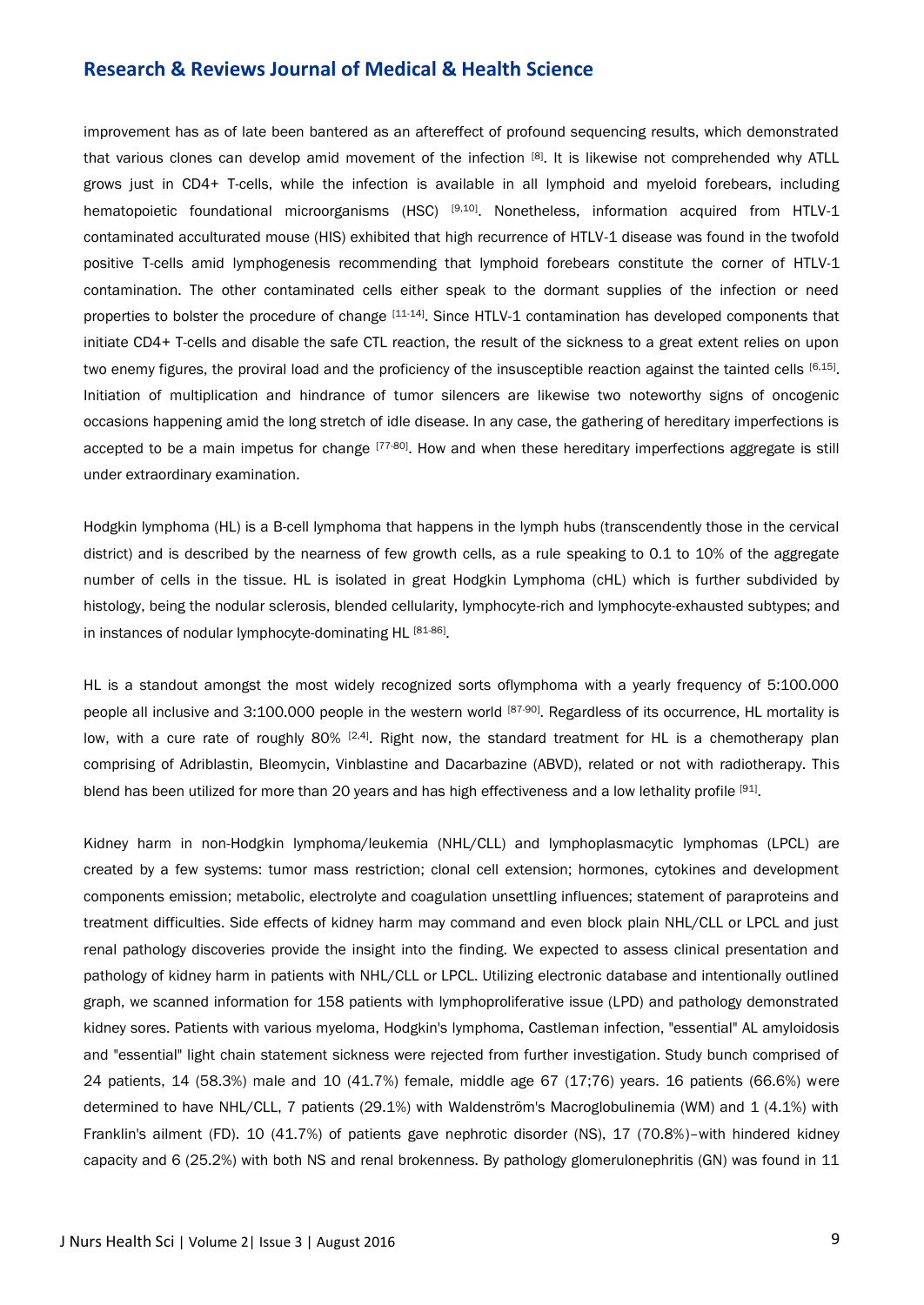(45.8%) of patients, in 4 cases GN example was connected with monoclonal paraproteins, and in 7 cases GN was thought to be paraneoplastic. Interstitial nephritis was found in 10 (41.6%) patients, in 8 of them because of particular lymphoid penetration; and amyloidosis convoluted just 3 (12.5%) cases. Patients with NHL/CLL or LPCL, giving renal irregularities, show assortment of pathology examples barely unsurprising on clinical premise. Frequently in our patient arrangement was particular lymphoid interstitial invasion and paraneoplastic glomerulonephritis with MN and MPGN designs. As a rule of NS and/or intense kidney damage (AKI) renal biopsy was urgent for the finding of NHL/CLL and LPCL [92-96].

An overall radiation wellbeing panic was made in the late 1950s to stop the testing of nuclear bombs and piece the improvement of atomic vitality. Despite the expansive measure of confirmation that repudiates the tumor forecasts, this trepidation proceeds. It weakens the utilization of low radiation measurements in therapeutic indicative imaging and radiation treatment. This brief article returns to the second of two key studies, which reformed radiation security, and recognizes a genuine blunder that was missed. This mistake in dissecting the leukemia frequency among the 195,000 survivors, in the consolidated uncovered populaces of Hiroshima and Nagasaki, discredits utilization of the LNT model for evaluating the danger of disease from ionizing radiation. The edge intense measurements for radiation-incited leukemia, taking into account around 96,800 people is distinguished to be around 50 rem, or 0.5 Sv. It is sensible to expect that the edges for other growth sorts are higher than this level. No expectations or clues of overabundance malignancy hazard (or some other wellbeing danger) ought to be made for an intense presentation beneath this worth until there is experimental confirmation to bolster the LNT theory [96-100].

Relevant BCR-ABL tyrosine kinase over-movement decides in detailed style the development of multiplication and hostile to apoptosis that emerge to a great extent as determined marvels of generally homeostatic components of the c-ABL quality inside hematopoietic undeveloped cells and hemangioblasts in the bone marrow. The capacity to stifle totally, both as far as phenotype and cytogenetically, the myeloid cell line extension by imatinib mesylate is characteristic of a wonder that depends entirely on the changed status of the phone of birthplace in the endless myeloid leukemia process. It is with pertinence to complex interest of the elements of the melded BCR-ABL protein item that relevant molding of the cells of starting point of the quality translocation further rouses the dimensional extension of the changed myeloid cell clones to expanding proliferative rates, in this way prompting impact emergency as possible loss of separating potential [97,98].

#### **REFERENCES**

- 1. Liu J, et al. Evaluation of vitamin D level and fatigue in acute leukemia patients undergoing chemotherapy. J Leuk. 2015;3:194.
- 2. Sharma RK, et al. Applicability of a single 5 color cytoplasmic markers tube as primary panel in routine immunophenotyping of acute leukemia. J Blood Disord Transfus. 2015;6:309.
- 3. Tanyildiz HG, et al. Vitamin b12 deficiency mimicking acute leukemia in a child. J Clin Case Rep. 2014;4:430.
- 4. Brahimi M, et al. The use of cd45/ssc dot plots in the classification of acute leukemias. J Hematol Thromb Dis. 2014;2:e107.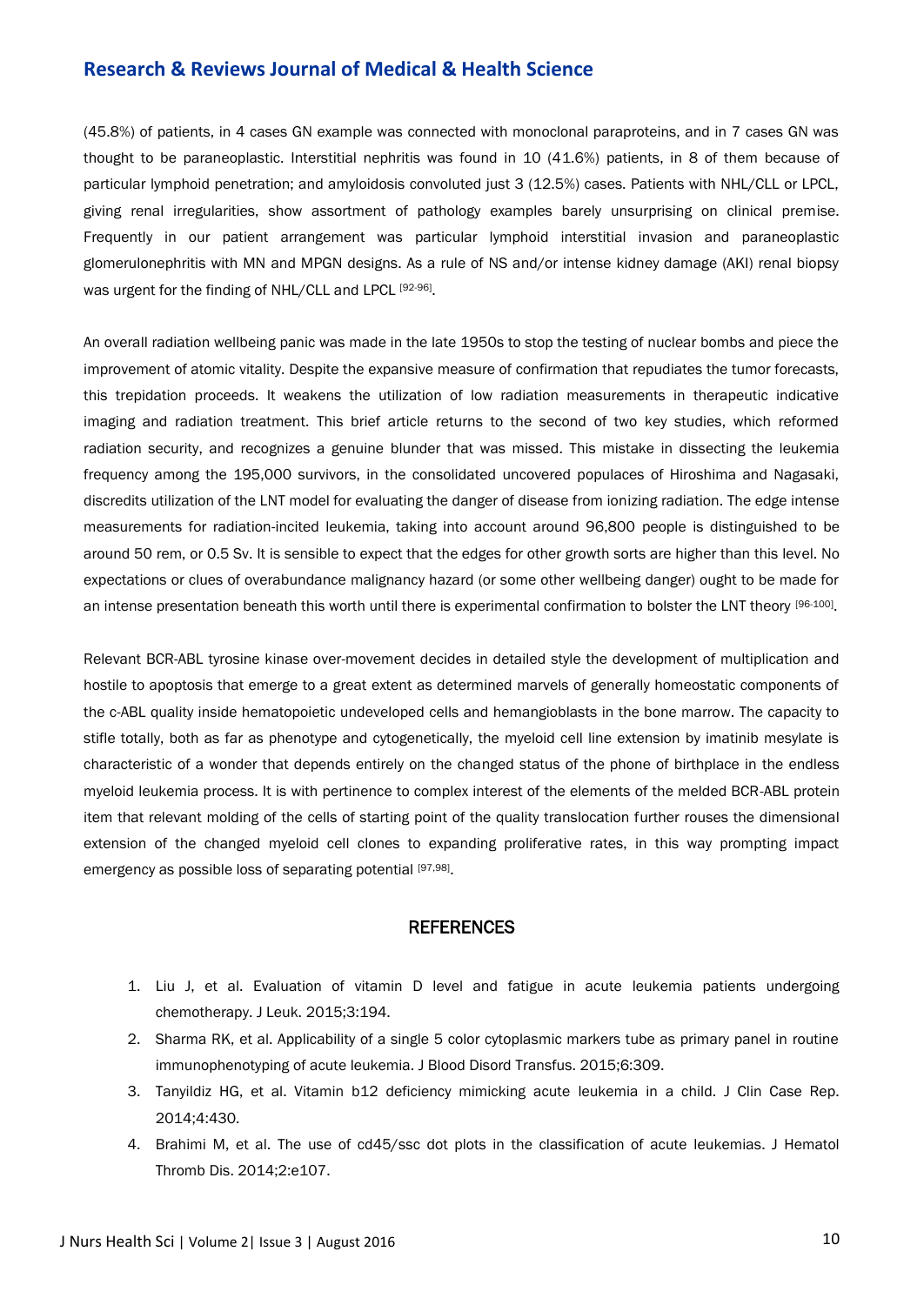- 5. Wong GC, et al. Invasive mould disease predictive risk factors in acute leukemia patients receiving intensive chemotherapy and its impact on survival. J Blood Disord Transfus. 2013;4:156.
- 6. Dogan S, et al. Comparison of mll fusion genes expression among the cytogenetics abnormalities of acute myeloid leukemia and their clinical effects. J Biom Biostat. 2016;7:312.
- 7. Blanc K, et al. Acute respiratory failure in a patient presenting t-cell prolymphocytic leukemia: Specific leukemic lung involvement? J Clin Respir Dis Care. 2016;2:116.
- 8. Haggag R, et al. Study of plasma endostatin level in patients with acute myeloid leukemia. Adv Oncol Res Treat. 2016;1:107.
- 9. Zhu HH, et al. CD34-Negative is highly associated with T (15;17), T (V; 11q23) and the NPM1-mutation subtypes in 343 newly diagnosed patients with acute myeloid leukemia. Chemo Open Access. 2016;5:200.
- 10. Elbedewy TA and Elashtokhy HE. The utility and applicability of chronic myeloid leukemia scoring systems for predicting the prognosis of Egyptian patients on imatinib: Retrospective Study. J Leuk. 2016;4:210.
- 11. Tulara NK. Adult t cell leukemia/lymphoma in a 56 years old Indian male with history of Miliary Koch's on anti-tubercular therapy. Oncol Cancer Case Rep. 2016;2:110.
- 12. Chang F, et al. Clinical and hematological profile of acute myeloid leukemia (aml) patients of Sindh. J Hematol Thrombo Dis. 2016;4:239.
- 13. Barik S. Combination therapy for chronic lymphoid leukemia. J Cancer Sci Ther. 2016;8:078-079.
- 14. Cheng H, et al. A new mutation identified in an imatinib and nilotinib resistant chronic myeloid leukemia patient. Chemo Open Access. 2016;5:193.
- 15. Kodidela S, et al. Genotype distribution of dihydrofolatereductase variants and their role in disease susceptibility to acute lymphoblastic leukemia in Indian population: An Experimental and Computational Analysis. J Leuk. 2016;4:209.
- 16. Hummel HD, et al. Adverse events in adults with relapsed or refractory acute lymphoblastic leukemia (all): A literature review of recent clinical trials. J Leuk. 2016;4:208.
- 17. Frezzato F, et al. Targeting bruton's tyrosine kinase in chronic lymphocytic leukemia at the crossroad between intrinsic and extrinsic pro-survival signals. J Leuk. 2016;4:207.
- 18. Olaya N, et al. Bovine leukemia: Zoonosis associated with breast cancer in humans? J Med Surg Pathol. 2016;1:110.
- 19. Xu M, et al. Aggressive natural killer cell leukemia secondary to Hodgkin lymphoma: A case report and review of the literature. Chemo Open Access. 2016;5:182.
- 20. Yi-Zhi J, et al. Life-threatening capillary leak syndrome in an adult with refractory acute myeloid leukemia during allogeneic transplantation: A case report and review of literature. Transplant Rep. 2015;1:101.
- 21. Essa N, et al. autoimmune hemolytic anemia in a patient with acute myelomonocytic leukemia. J Blood Disord Transfus. 2016;7:336.
- 22. Babi MA, et al. Bilateral borderzone infarcts in hypereosinophilic leukemia without proximal vessel stenosis. J Neurol Neurophysiol. 2016;7:349.
- 23. Dhar PK, et al. Analytical model for the assessment of efficiency of stem cell transplantation with suicidal gene construct for the treatment of leukemia. Oncol Trans Res. 2015;1:103.
- 24. Harif M. Hairy cell leukemia associated with bone marrow tuberculosis. J Cytol Histol. 2016;7:382.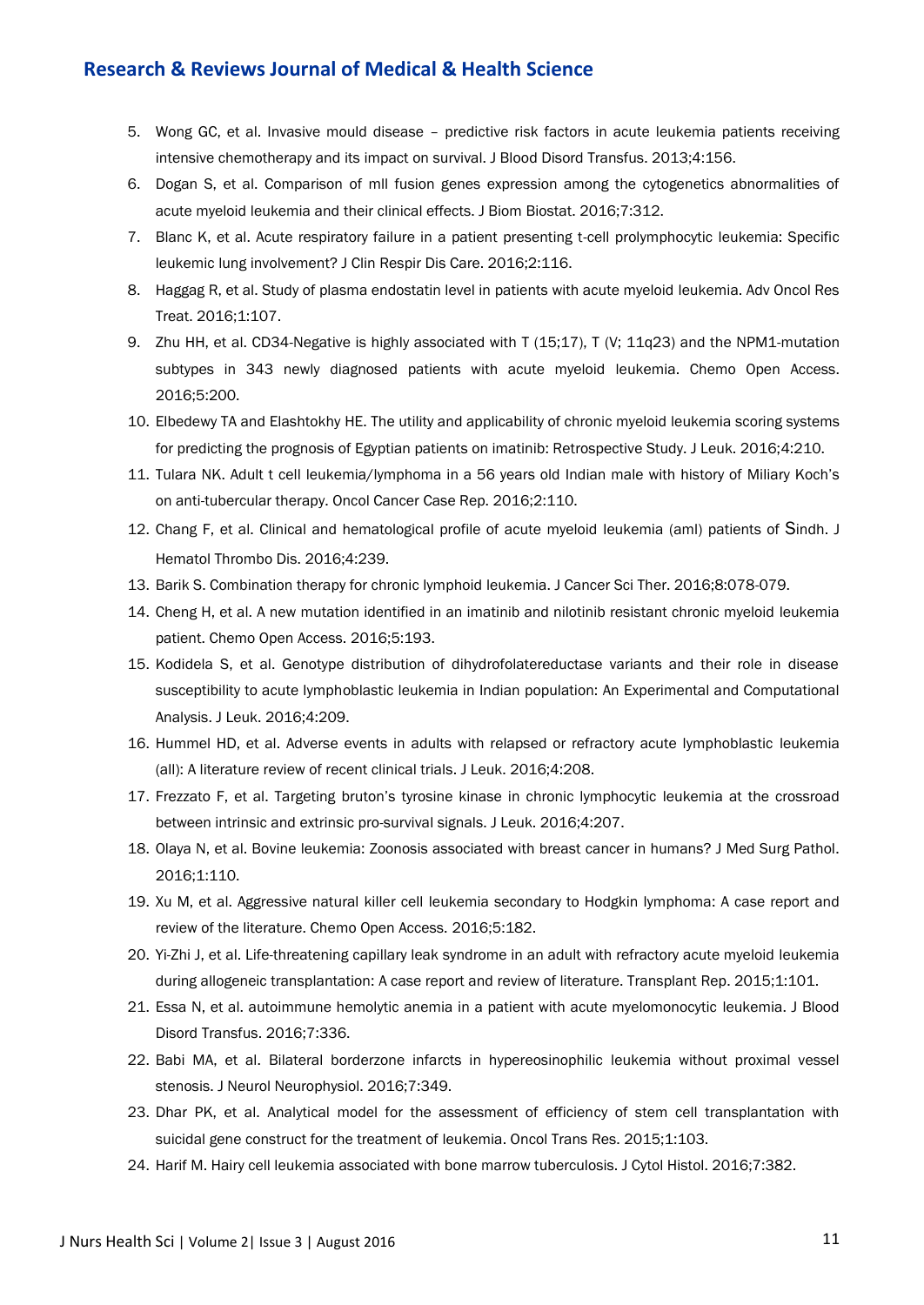- 25. Ngaeje M, et al. A case of a child with chronic myeloid leukemia presenting with vision and hearing loss. J Blood Disord Transfus. 2016;7:333.
- 26. Bhinder MTM, et al. Pharmacogenetic testing for methotrexate treatment in leukemia patients. J Biomol Res Ther. 2016;4:134.
- 27. Agius LM. A dual origin for bcr-abl gene translocation/fusion as dynamics of synergism of the hematopoietic stem cell and hemangioblast in chronic myeloid leukemia. J Leuk. 2015;3:203.
- 28. Cuttler JM and Welsh JS. Leukemia and ionizing radiation revisited. J Leuk. 2015;3:202.
- 29. Zakharova and Stolyarevich ES. Clinical presentation and pathology spectrum of kidney damage in nonhodgkin lymphoma/leukemia and lymphoplasmacytic lymphomas. J Leuk. 2015;3:201.
- 30. Oliveira PN, et al. Congenital acute lymphoblastic leukemia with placental involvement: Case report. J Preg Child Health. 2015;2:204.
- 31. Tamai H, et al. Effective management of acute promyelocytic leukemia with high risk of fatal intracranial hemorrhage. Biol Med (Aligarh). 2015;8:262.
- 32. Maya Belhadj, et al. Hemophagocytic lymphohistiocytosis due to acute myeloid leukemia relapse: A very unusual association. J Leuk . 2015;3:198.
- 33. Huang C, et al. The association between mrna expression levels of ephx1 and prognosis of acute myeloid leukemia. J Integr Oncol. 2015;4:154.
- 34. Polzer H, et al. Individualized treatment strategy with small-molecular inhibitors in acute myeloid leukemia with concurrent flt3-itd and flt3-tkd mutation. J Clin Case Rep. 2015;5:622.
- 35. Omran A, et al. Cd44 and cd44 variant 6 in children with acute lymphoblastic leukemia. J Cancer Sci.2015.
- 36. Yongabi KA, et al. Spectrum of systemic yeast infections in leukemia patients in Cameroon and sensitivity of isolates to griseofulvin, ketoconazole and organic extracts of four medicinal plants. J Leuk. 2015;3:195.
- 37. Sparkes AH, et al. A comparative study of the efficacy of a canarypox based recombinant leukemia vaccine against a natural contact felv challenge in cats. J Vaccines Vaccin. 2016;6:300.
- 38. Berbis G, et al. Implications of basic research in clinical practice: Toward a personalized medicine in Tcell acute lymphoblastic leukemia (t-all). Mol Biol. 2013;4:142.
- 39. Gargantilla P, et al. Primary plasma cell leukemia presenting with chest pain. J Hematol Thrombo Dis. 3:225.
- 40. Hassanein M. Prognostic value of hematogones in patients with acute myeloid leukemia in first complete remission. J Blood Disord Transfus. 2015;6:319.
- 41. Bahoush GR, et al. Identification of children with acute lymphoblastic leukemia at low risk for tumor lysis syndrome. J Blood Disord Transfus. 2016;6:318.
- 42. Kumar H, et al. Systemic review on chronic myeloid leukemia: Therapeutic targets, pathways and inhibitors. J Nucl Med Radiat Ther. 2015;6:257.
- 43. Elsawi R, et al. Using a simple, non-expensive *in vitro* model for studying chronic myeloid leukemia in research laboratories. Clon Transgen. 2016;4:145.
- 44. Zhang Q, et al. Regulatory roles of klf3 in hematopoiesis of k562 leukemia cells. J Stem Cell Res Ther. 2014;5:310.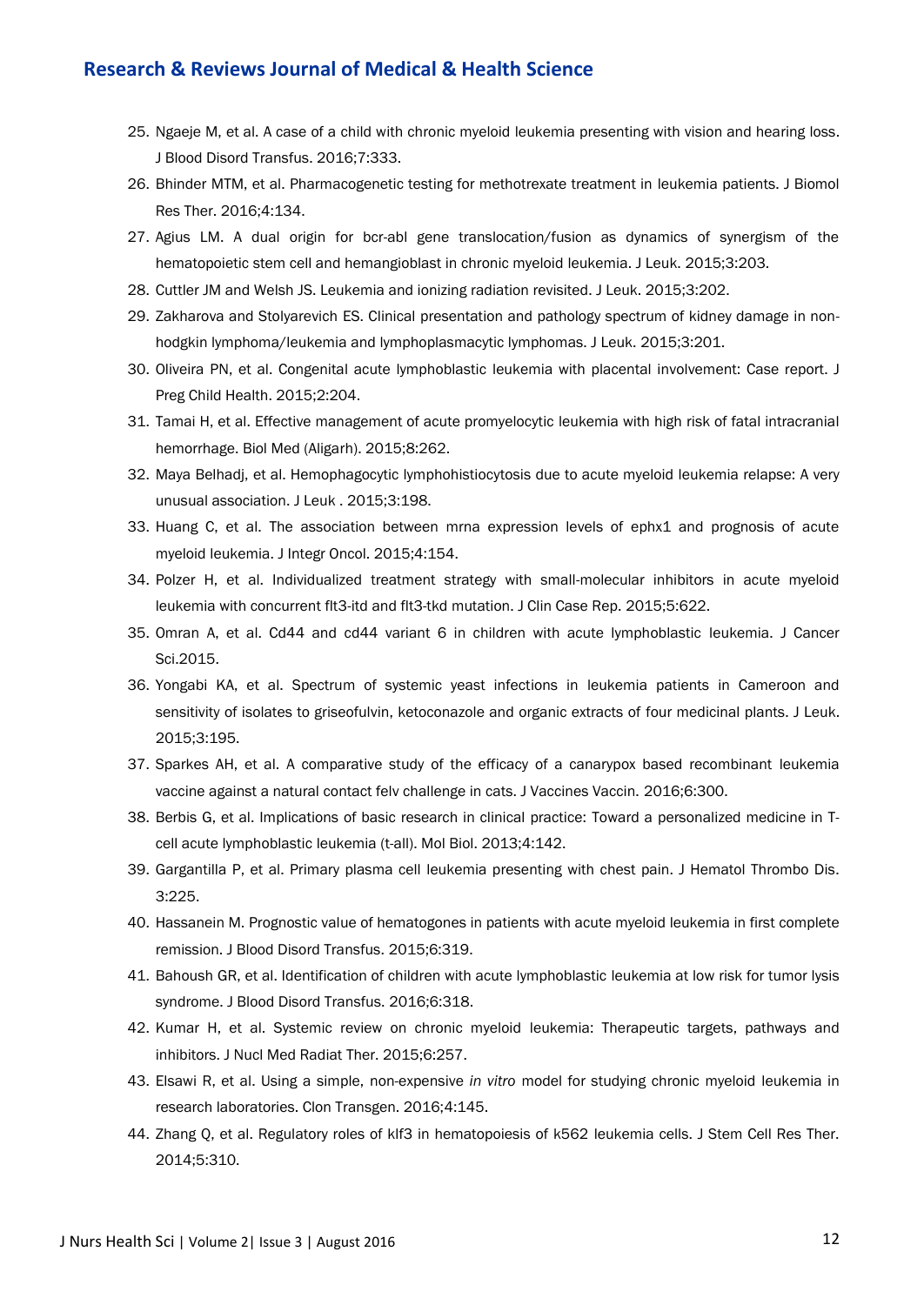- 45. Elhadary AMA. Assessment of cytogenetic instability and gene transcription of chronic myelogenous leukemia cells exposed to non-thermal plasma. J Cytol Histol. 2016;6:371.
- 46. Somasundaram V, et al. Unusual hairy projections in a case of t-acute lymphoblastic leukemia, a cause for diagnostic dilemma: A case report. J Hematol Thrombo Dis. 2015;3:223.
- 47. Gargantilla P, et al. leukemia and origami crane. J Hematol Thrombo Dis. 2015;3:217.
- 48. Elbossaty WE, et al. Prognostic relevance of ww-oxidoreductase gene expression in patients with acute lymphoblastic leukemia. J Cancer Sci Ther. 2015;7:302-307.
- 49. Gadhia P, Three ways Philadelphia variant in chronic myeloid leukemia. J Leuk. 2015;3:191.
- 50. Atfy M, CD200 suppresses the natural killer cells and decreased its activity in acute myeloid leukemia patients. J Leuk. 2015;3:190.
- 51. Reure J, et al. Posterior reversible encephalopathy syndrome during induction treatment of Philadelphia positive acute lymphoblastic leukemia in an adult patient: First case report and literature review. J Blood Lymph. 2015;5:141.
- 52. Neanaa H, et al. Comparative study between valproic acid combined with conventional chemotherapy versus conventional chemotherapy alone in Egyptian acute myeloid leukemia patients. J Blood Lymph. 2015;5:140.
- 53. Ribers JM. Blinatumomab: A promising new drug in the therapeutic armamentarium for acute lymphoblastic leukemia. Chemo Open Access. 2014;4:164.
- 54. Leite LAC, et al. Acute abdominal pain revealing primary plasma cell leukemia: A rare and aggressive case of plasma cell dyscrasia. J Cytol Histol. 2016;6:364.
- 55. Bülbül,et al. Spontaneous remission in congenital leukemia aml-m1 with pericardial effusion. J Neonatal Biol. 2014;4:196.
- 56. Hela BJ, et al. Recurrent ischemic cerebrovascular accidents with recurrent acute ischemia of the left upper limb revealing acute myeloid leukemia. J Vasc Med Surg. 2015;3:209.
- 57. Mansour SA. E-cadherin immunohistochemistry stain and acute erythroid leukemia, the emerging story. J Cytol Histol. 2015;6:352.
- 58. Pennisi A, et al. Acute lymphoblastic leukemia evolving from atypical chronic myelogenous leukemia: Case report and review of the literature. J Leuk S. 2016;1:007.
- 59. Chi J, et al. The evolution of genetics techniques for leukemia diagnosis. Adv Tech Biol Med. 2016;3:e111.
- 60. Hamid GA. Treatment development of chronic myeloid leukemia. J Develop Drugs. 2015;4:e144.
- 61. Robak T. Bcl-2 inhibitors for chronic lymphocytic leukemia. J Leuk. 2016;3:e114.
- 62. Yokus and Gedik H. Severe neurological signs due to hyponatremia in patient with acute myeloid leukemia; ethiological factors and therapeutic approach. J Blood Disord Transfus. 2015;5:001.
- 63. Okuno N, et al. A case of t-cell prolymphocytic leukemia/lymphoma suggested thyroid origin. Thyroid Disorders Ther. 2016;4:190.
- 64. Azad NA. Phytohemagglutinin-induced peripheral blood cytogenetics: A valid means for diagnosis and imatinib therapy monitoring of chronic phase chronic myeloid leukemia patients. J Cancer Sci Ther. 2015;7:242-248.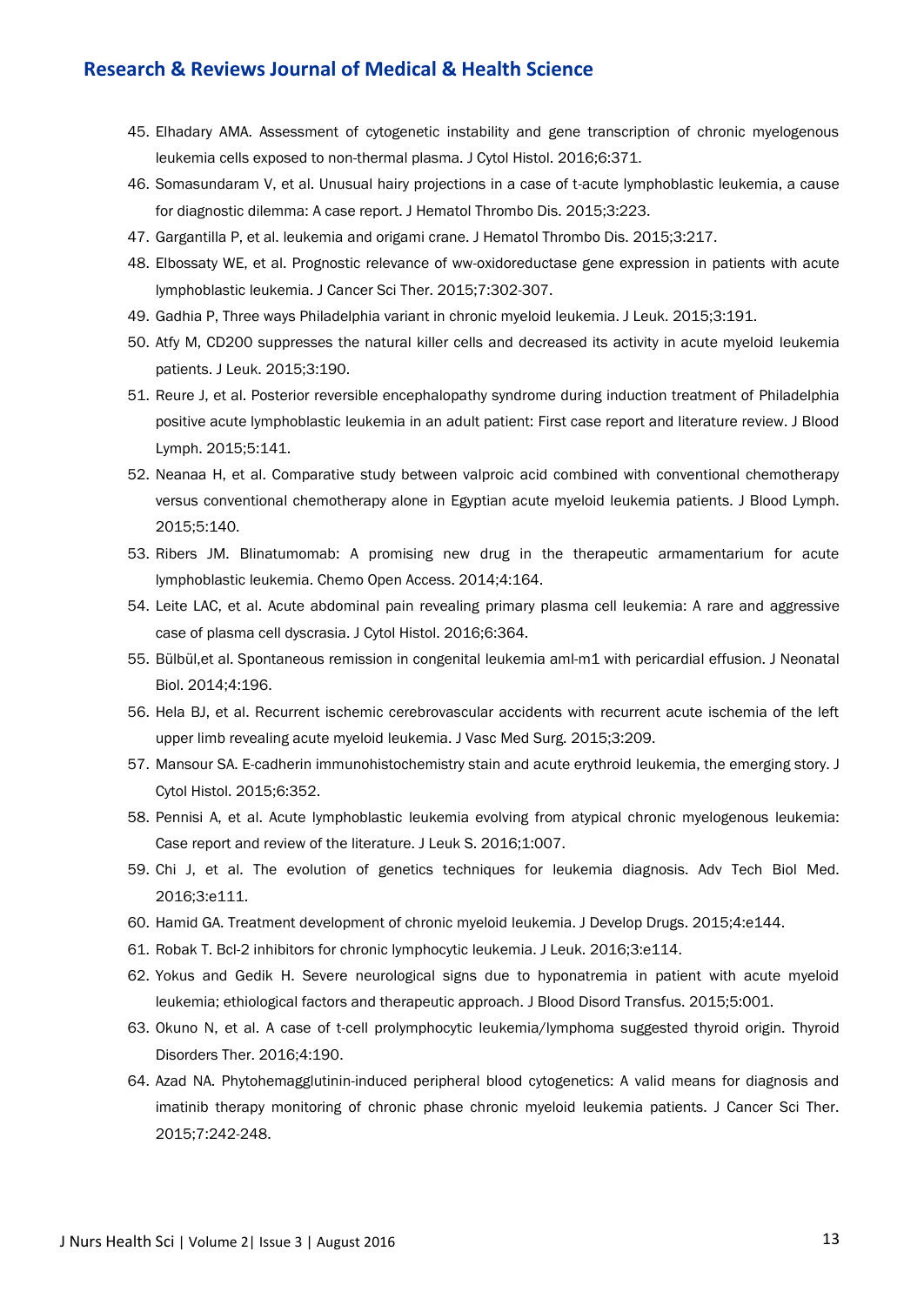- 65. Pathak P. The changing therapeutic landscape of chronic lymphocytic leukemia. J Blood Lymph. 2015 5:e120.
- 66. Yahia S, et al. Cognitive function and quality of life in Egyptian children with acute lymphoblastic leukemia. J Blood Disord Transfus. 2015;6:291.
- 67. Balci Y, et al. Mature b cell acute lymphoblastic leukemia presenting with hypercalcemia. J Leuk. 2015;S1:002.
- 68. Kaleem B. Plasma cell leukemia-behind a disguise. J Clin Case Rep. 2015;5:533.
- 69. Alsara, et al. Advances in the treatment of hairy cell leukemia. J Hematol Thrombo Dis. 2016;3:210.
- 70. Takemoto S, et al. Serum soluble CD30 levels to detect activation and aggression status of adult T-cell leukemia/lymphoma cells. J Hematol Thrombo Dis. 3:205.
- 71. Kallus SJ and George NB. A case of hypergranular acute promyelocytic leukemia (French-American-British Classification M3) Neil Batta, MS3. J Clin Case Rep 5:i105.
- 72. Reksodiputro AH, Tadjoedin H, Supandiman I, Acang N, Kar AS, et al. (2015) Epidemiology study and mutation profile of patients with chronic myeloid leukemia (CML) in Indonesia. J Blood Disord Transfus 6:271.
- 73. Druhan L, et al. Acute heart failure in a patient with acute myeloid leukemia following daunorubicin treatment: A case report. J Leuk. 3:185.
- 74. Knauf W. Chronic lymphocytic leukemia: Raising expectations in the treatment of elderly patients. J Leuk. 2015;3:181.
- 75. Breccia, et al. Early molecular response in chronic myeloid leukemia and halving time: Latest evidences. 2015;48:20-25.
- 76. Rodrigues Alves APN, et al. Reversine triggers mitotic catastrophe and apoptosis in K562 cells. 2015;48:26-31.
- 77. Bellosillo B, et al. Characterization of CD34+ hematopoietic progenitor cells in JAK2V617F and CALRmutated myeloproliferative neoplasms. 2015;48:11-15.
- 78. Al Dallal S, et al. Zfp521 promotes B-cell viability and cyclin D1 gene expression in a B cell culture system. 2016;46:10-17.
- 79. Wang Q, et al. Sam68 affects cell proliferation and apoptosis of human adult T-acute lymphoblastic leukemia cells via AKT/mTOR signal pathway. 2015;46:1-19.
- 80. Hernández-Sánchez M, et al. MiRNA expression profile of chronic lymphocytic leukemia patients with 13q deletion. 2015;46:30-36.
- 81. Zhang H, et al. Identification of tbk1 and ikkε, the non-canonical iκb kinases, as crucial pro-survival factors in htlv-1-transformed t lymphocytes. 2015;46:37-44.
- 82. Yousaf M, et al. The miR-17∼92 cluster contributes to MLL leukemia through the repression of MEIS1 competitor PKNOX. 2015;146:51-60.
- 83. Xin-Xin Cao, et al. The clinical spectrum of IgM monoclonal gammopathy: A single center retrospective study of 377 patients. 2015;46:85-88.
- 84. Delphine Manzoni, et al. The ibrutinib B-cell proliferation inhibition is potentiated in vitro by dexamethasone: Application to chronic lymphocytic. Leukemia research. 2015;47:1-7.